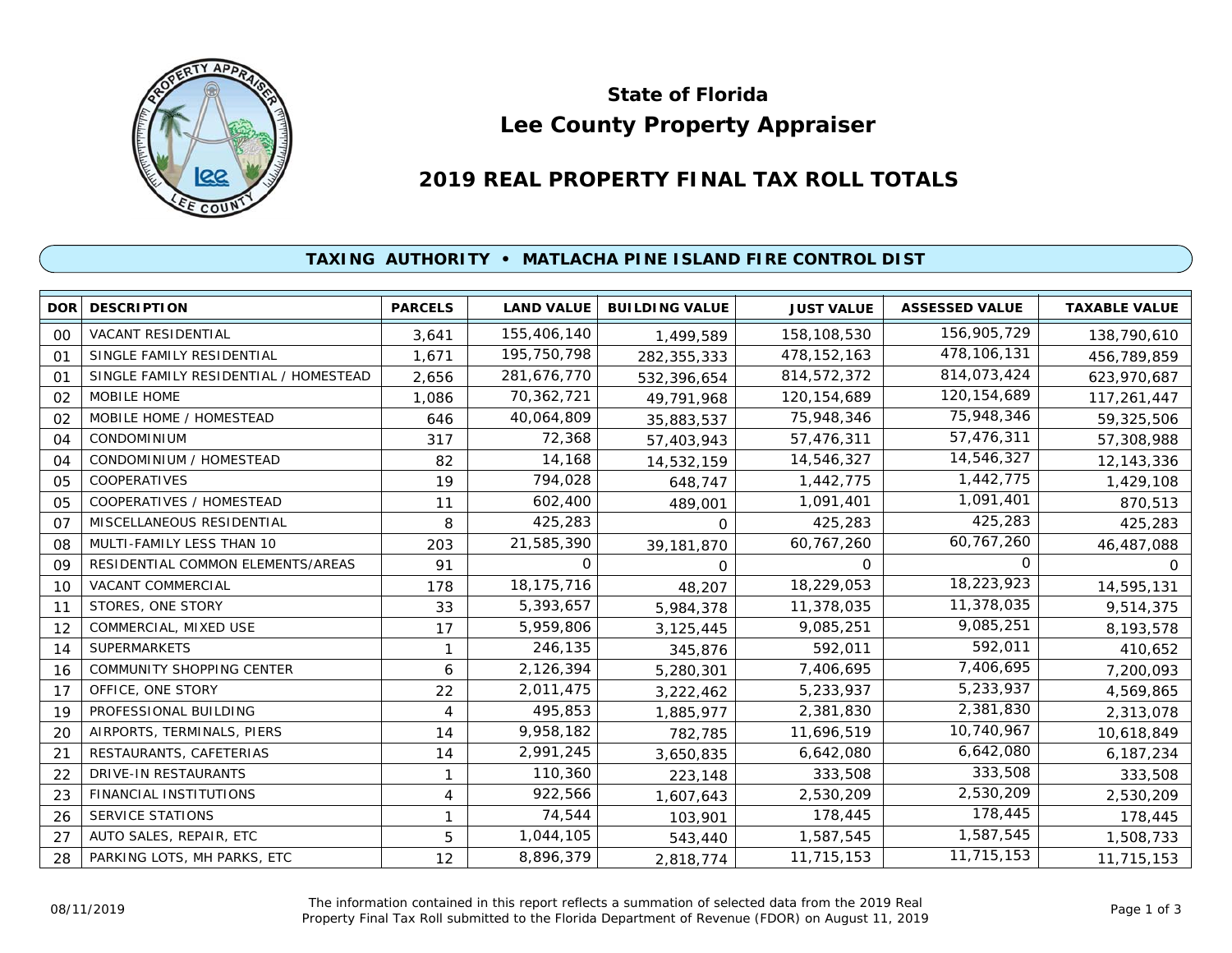### **TAXING AUTHORITY • MATLACHA PINE ISLAND FIRE CONTROL DIST**

| <b>DOR</b> | <b>DESCRIPTION</b>                         | <b>PARCELS</b> | <b>LAND VALUE</b> | <b>BUILDING VALUE</b> | <b>JUST VALUE</b> | <b>ASSESSED VALUE</b> | <b>TAXABLE VALUE</b> |
|------------|--------------------------------------------|----------------|-------------------|-----------------------|-------------------|-----------------------|----------------------|
| 30         | <b>FLORISTS, GREENHOUSES</b>               | 1              | 85,924            | 34,098                | 120,022           | 120,022               | 120,022              |
| 33         | NIGHT CLUBS, LOUNGES, BARS                 | $\overline{2}$ | 258,463           | 459,725               | 718,188           | 718,188               | 660,255              |
| 38         | GOLF COURSE, DRIVING RANGE                 | 3              | 2,133,877         | 704,774               | 2,866,263         | 2,838,651             | 2,838,651            |
| 39         | HOTELS, MOTELS                             | $\overline{7}$ | 3,126,679         | 1,894,825             | 5,021,504         | 5,021,504             | 4,023,810            |
| 40         | VACANT INDUSTRIAL                          | 33             | 1,935,393         | 1,309                 | 1,936,702         | 1,936,702             | 1,497,213            |
| 41         | LIGHT MANUFACTURING                        | $\mathbf{1}$   | 131,280           | 198,236               | 329,516           | 329,516               | 247,679              |
| 48         | <b>WAREHOUSING, DISTRIBUTION TERMINALS</b> | 28             | 2,569,144         | 5,242,564             | 7,811,708         | 7,811,708             | 7,305,900            |
| 49         | OPEN STORAGE                               | $\overline{2}$ | 512,211           | 204,500               | 716,711           | 716,711               | 691,769              |
| 51         | <b>CROPLAND CLASS I</b>                    | 32             | 298,948           | 1,255,289             | 6,838,194         | 1,554,237             | 929,619              |
| 53         | CROPLAND CLASS III                         | $\overline{2}$ | 12,301            | 70,208                | 231,794           | 82,509                | 82,509               |
| 54         | TIMBERLAND INDEX 90+                       | 4              | 51,287            | $\mathbf 0$           | 1,258,778         | 51,287                | 51,287               |
| 60         | <b>GRAZING LAND CLASS I</b>                | 12             | 542,076           | 684,907               | 4,017,212         | 1,226,983             | 897,672              |
| 61         | <b>GRAZING LAND CLASS II</b>               | $\overline{2}$ | 106,660           | $\Omega$              | 1,344,862         | 106,660               | 106,660              |
| 62         | <b>GRAZING LAND CLASS III</b>              | $\overline{4}$ | 104,673           | 346,980               | 1,197,976         | 451,653               | 442,862              |
| 66         | ORCHARD GROVES, CITRUS, ETC                | 105            | 1,727,543         | 3,887,971             | 13,705,542        | 5,615,514             | 4,968,674            |
| 67         | POULTRY, BEES, TROPICAL FISH, RABBITS      | 13             | 2,486,534         | 1,764,429             | 5,486,120         | 4,250,963             | 3,230,553            |
| 68         | DAIRIES, FEED LOTS                         | 10             | 442,709           | 1,205,467             | 2,758,905         | 1,648,176             | 1,375,161            |
| 69         | ORNAMENTALS, MISCELLANEOUS AG              | 266            | 4,021,108         | 6,453,606             | 39,511,093        | 10,474,714            | 8,693,764            |
| 70         | VACANT INSTITUTIONAL                       | 72             | 6,609,838         | 35,393                | 6,645,231         | 6,645,231             | $\Omega$             |
| 71         | <b>CHURCHES, TEMPLES</b>                   | 14             | 4,138,433         | 8,705,624             | 12,844,057        | 12,844,057            | 52,894               |
| 75         | ORPHANAGES, NON-PROFIT SERVICE             | 3              | 494,858           | 808,759               | 1,303,617         | 1,303,617             | 0                    |
| 77         | CLUBS, LODGES, UNION HALLS                 | 4              | 487,461           | 801,885               | 1,289,346         | 1,289,346             | 183,232              |
| 80         | VACANT GOVERNMENTAL                        | 87             | 17,645,835        | 383.099               | 18,028,934        | 18,028,934            | 0                    |
| 82         | FOREST, PARKS, RECREATIONAL                | 32             | 4,845,486         | 68,837                | 4,914,323         | 4,914,323             | 0                    |
| 83         | PUBLIC COUNTY SCHOOLS                      | 2              | 587,705           | 5,869,838             | 6,457,543         | 6,457,543             | $\mathbf 0$          |
| 86         | COUNTIES - OTHER                           | 10             | 12,282,692        | 3,666,705             | 15,949,397        | 15,949,397            | $\mathsf{O}$         |
| 88         | FEDERAL - OTHER                            | 2              | 268,769           | 839,272               | 1,108,041         | 1,108,041             | $\mathbf 0$          |
| 89         | MUNICIPAL - OTHER                          | 4              | 396,098           | 2,320,146             | 2,716,244         | 2,716,244             | $\Omega$             |
| 91         | UTILITY                                    | 16             | 1,679,153         | 1,974,729             | 3,653,882         | 3,653,882             | 1,134,055            |
| 93         | <b>SUBSURFACE RIGHTS</b>                   | $\mathbf{1}$   | 100               | 0                     | 100               | 100                   | 100                  |
| 94         | RIGHT-OF-WAY                               | 29             | 359,335           | $\Omega$              | 379,936           | 359,335               | 236,565              |
| 95         | RIVERS, LAKES, SUBMERGED LAND              | $\overline{7}$ | 294,387           | 53,801                | 348,188           | 348,188               | 342,476              |
| 96         | SEWAGE DISPOSAL, WASTE LANDS               | 100            | 1,702,335         | 900                   | 1,703,235         | 1,703,235             | 1,627,665            |
| 97         | <b>OUTDOOR RECREATIONAL</b>                | $\mathbf{1}$   | 1,251             | $\Omega$              | 1,251             | 1,251                 | 1,251                |
| 99         | ACREAGE NOT AG CLASSIFIED                  | 34             | 7,709,868         | 108,978               | 7,848,138         | 7,818,846             | 7,457,967            |